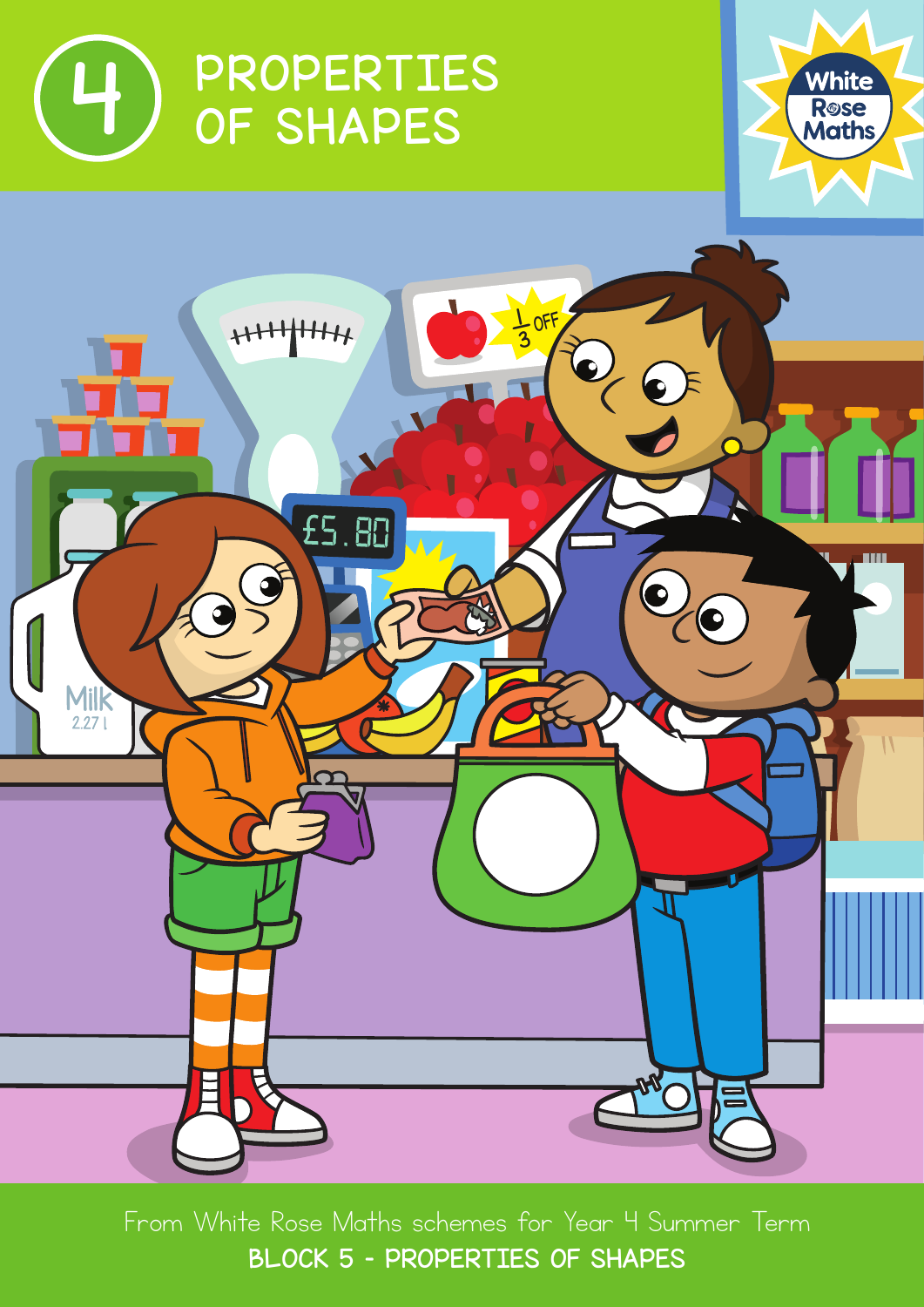

2 Draw another line on each diagram to make the type of angle written below it.

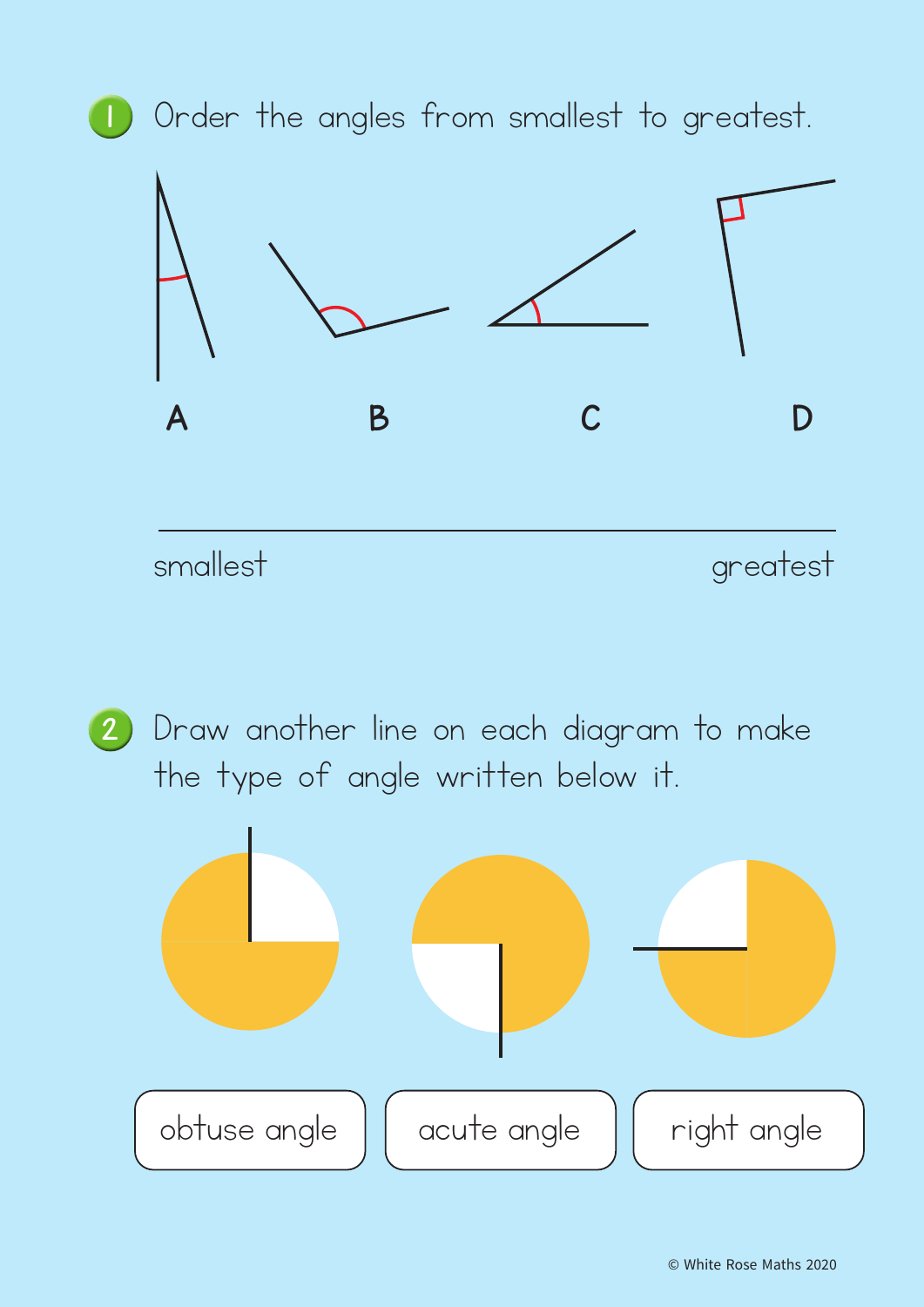## <sup>3</sup> Decide if each statement is true or false.

|                                                                   | <b>True</b> | False |
|-------------------------------------------------------------------|-------------|-------|
| All the sides are the same<br>length in an equilateral triangle.  |             |       |
| All the sides are a different<br>length in an isosceles triangle. |             |       |
| A right-angled triangle has<br>one angle that is 90°.             |             |       |



© White Rose Maths 2020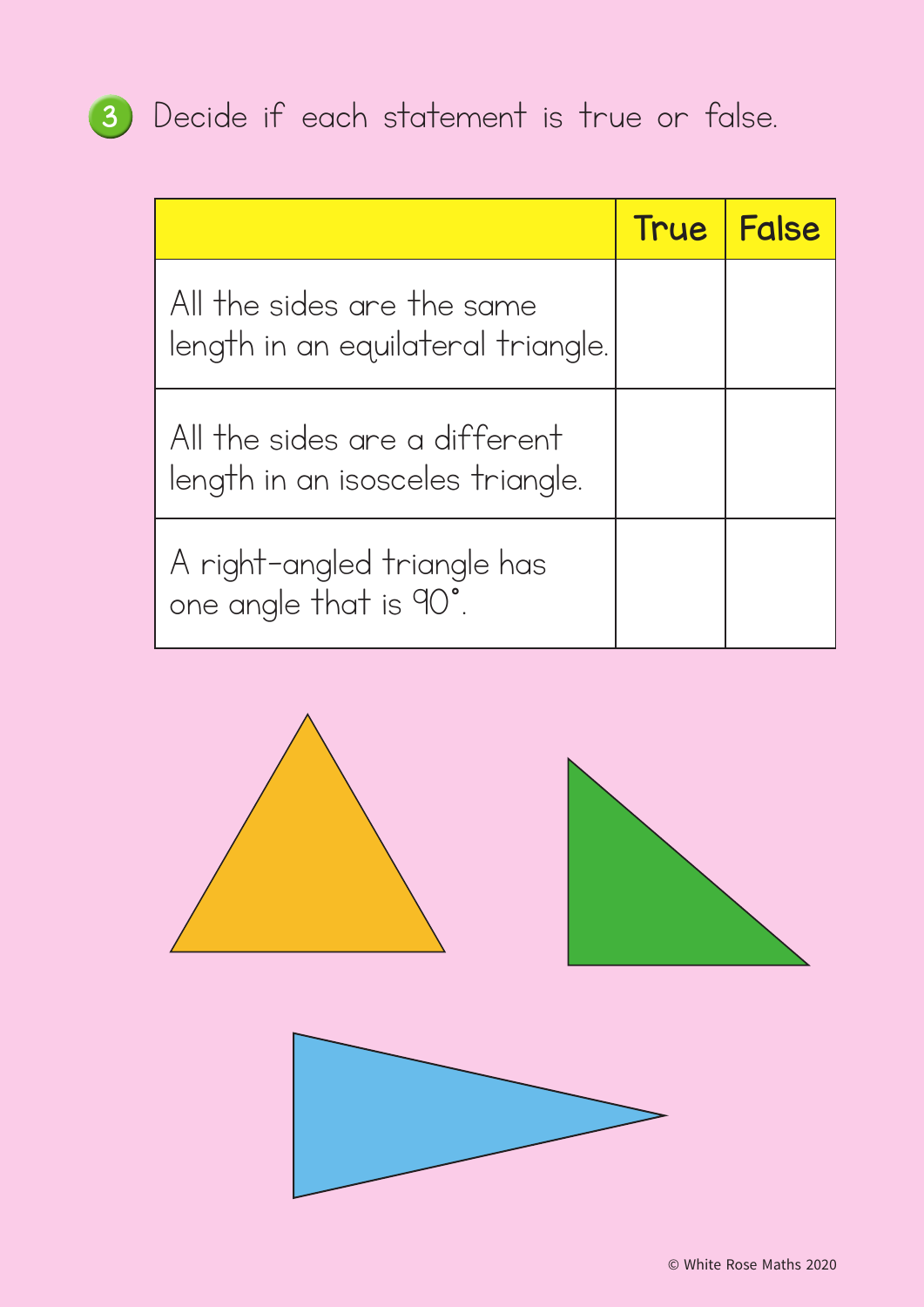

- \* It has no right angles.
- \* It has two pairs of parallel lines.
- \* The sides of the shape are all equal in length.



Write the name of the quadrilateral you have circled.

Write the name of the quadrilateral with zero lines of symmetry.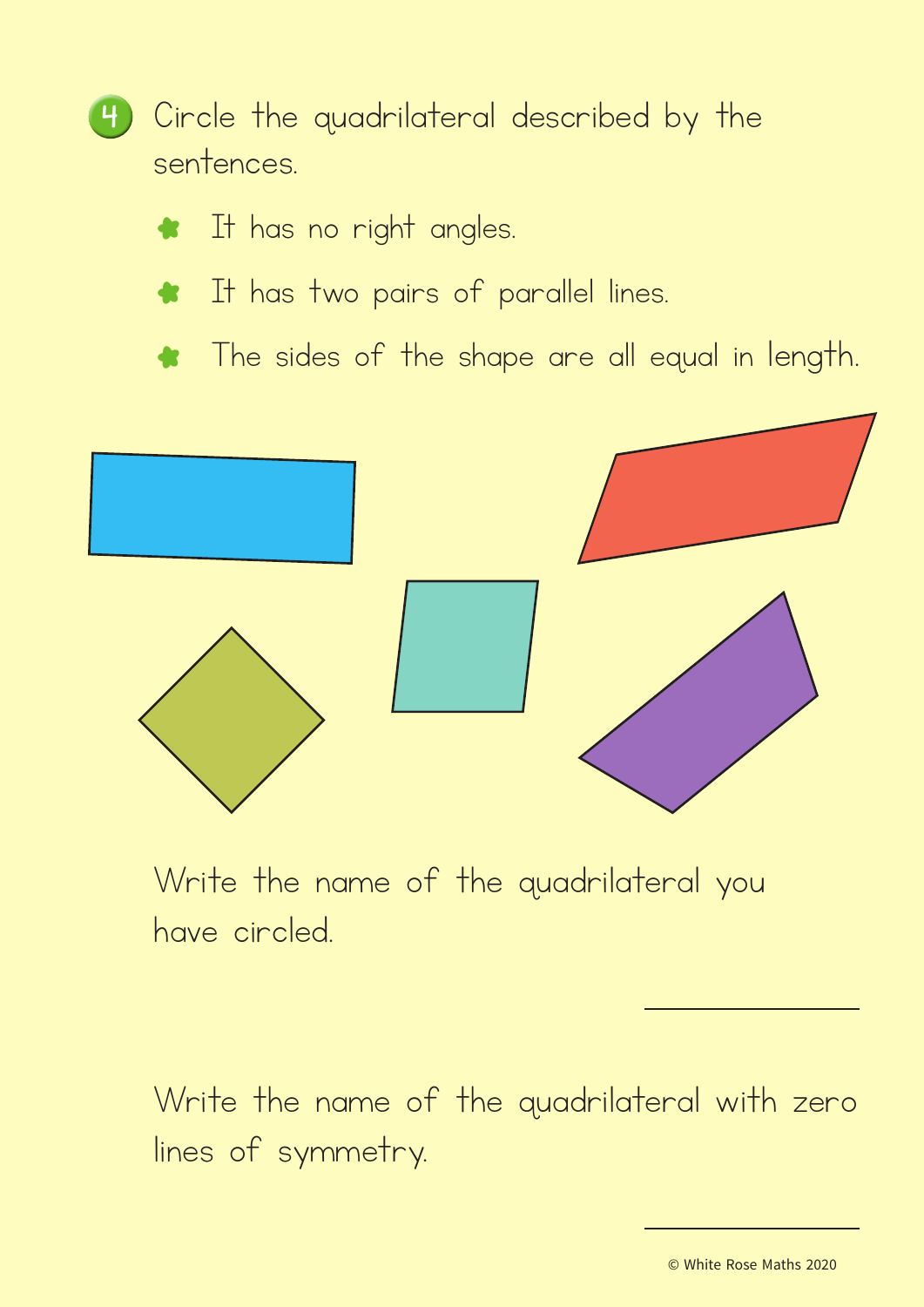

<sup>5</sup> Draw the line(s) of symmetry on the shapes.

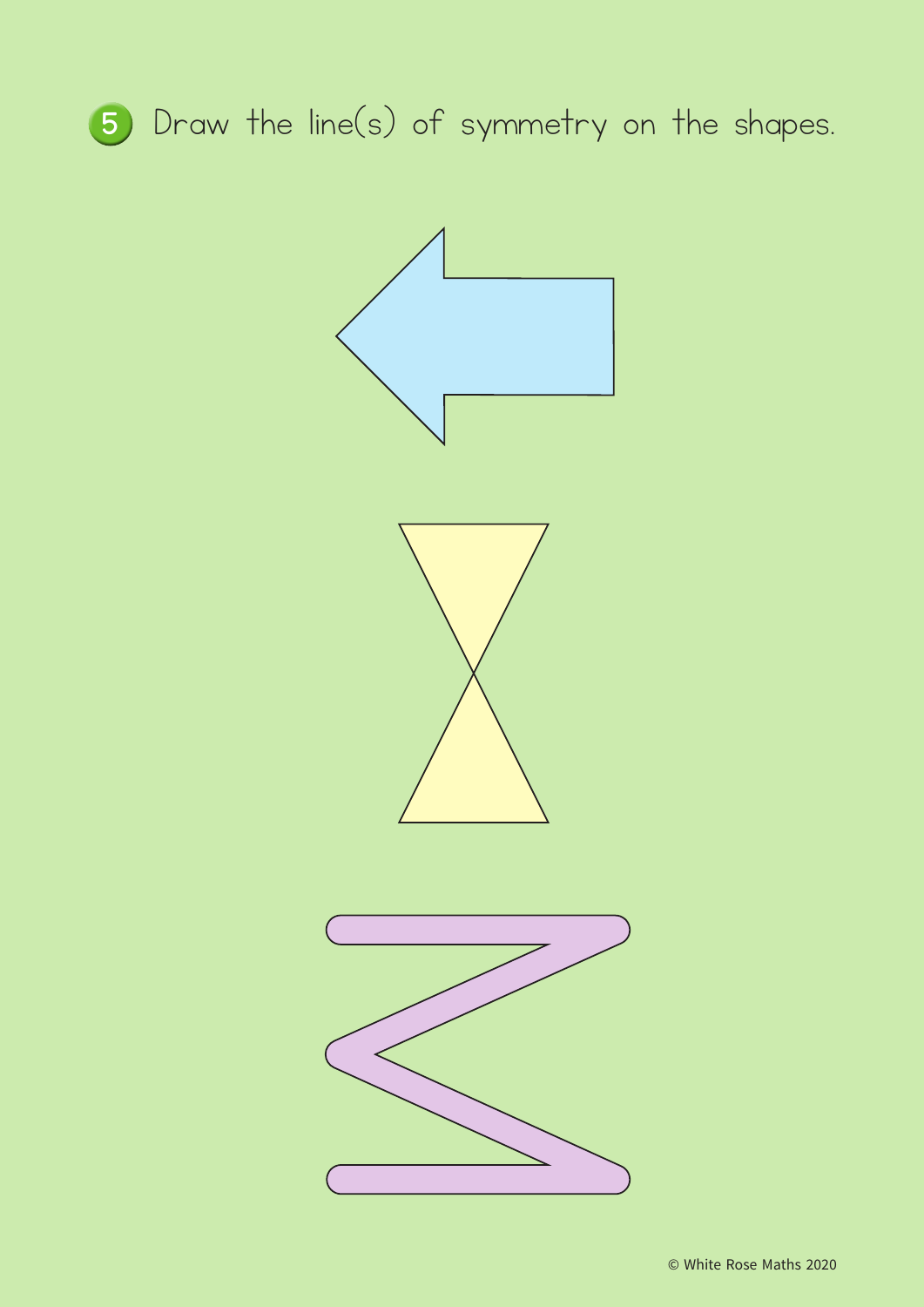<sup>6</sup> Complete the pattern according to the line of symmetry.

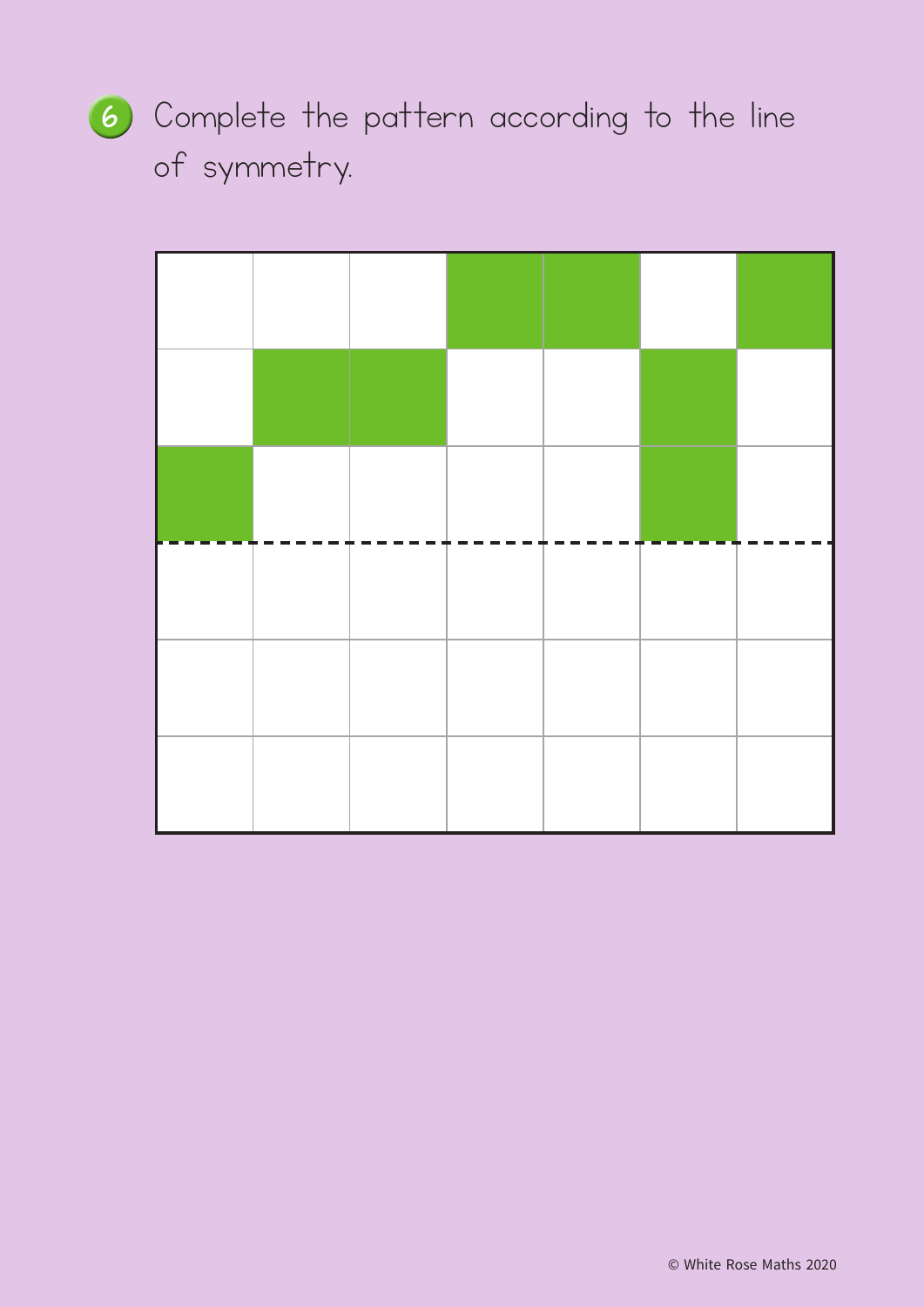

4 rhombus parallelogram